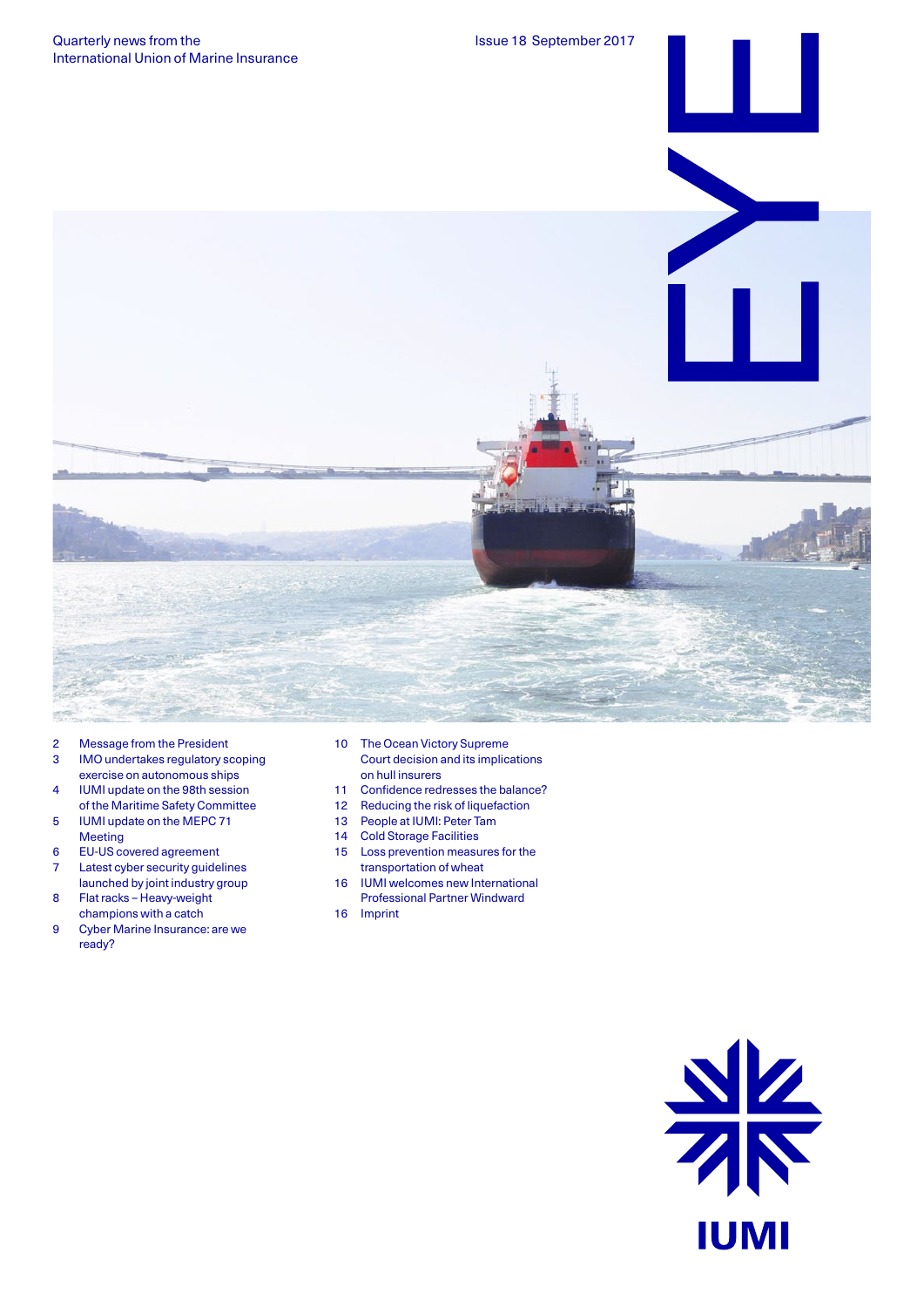### **Message** from the President

# A silk road to more global trade



By Dieter Berg IUMI President

As discussed in the March edition of IUMI Eye, increased protectionism poses a potential threat to growth in global trade – and in turn to the international marine insurance markets. Notably, signals coming from the US Administration questioning free-trade agreements and the withdrawal from the Trans-Pacific Partnership (TTP) indicate an alarming isolationist trend. This is further reflected in Britain's decision to leave the European Union and in the massive protests against the Transatlantic Trade and Investment Partnership (TTIP) that have taken place in several European countries.

Worldwide trade, which – with the exception of a slump triggered by the 2008 global financial and economic crisis – has seen dynamic and sustained growth since the 1990s, has slowed in recent years.

Against this backdrop, China's colossal trade project now officially titled the "Belt and Road Initiative" takes on even greater significance. The plan, formerly termed "One Belt and One Road" and also known as the "New Silk Road Initiative", is aimed at building closer economic ties between Asia, Europe and Oceania, as well as strengthening trade links with Africa. The total investment in infrastructure projects, such as railway lines, pipelines and port installations is estimated at US\$ 900–1,100bn.

These investments will provide a stimulus for economic growth and international trade.

#### **Focus on infrastructure**

According to China's trade ministry, goods and services traded with countries along the Belt and Road route in 2015 came to US\$ 995bn, approximately one quarter of China's trading volume. The plan aims to increase trade in both directions to more than US\$ 2.5trn within a decade.

The more than 60 countries that are to be connected by land and sea are, for the most part, developing nations with great economic potential. Most of these countries, with a total of 4.4 billion inhabitants, have an insurance penetration of less than 1%, offering considerable catch-up potential for the insurance industry.

The massive infrastructure projects and construction works, along with the boost they can be expected to give to trade volumes, would of course put fresh wind in the sails of the marine insurance industry in particular. There will be a strong demand for marine insurance solutions to cover construction and trade related exposures.

Regardless of its long-term outcome, the Belt and Road Initiative sends very strong signals to a global economy threatened by isolationism and protectionism: international business based on openness and cooperation can benefit all stakeholders.

The world economy needs bold visions and major investments to open hidden potential. Let's hope these signals – and the ambitious plan – resonate positively.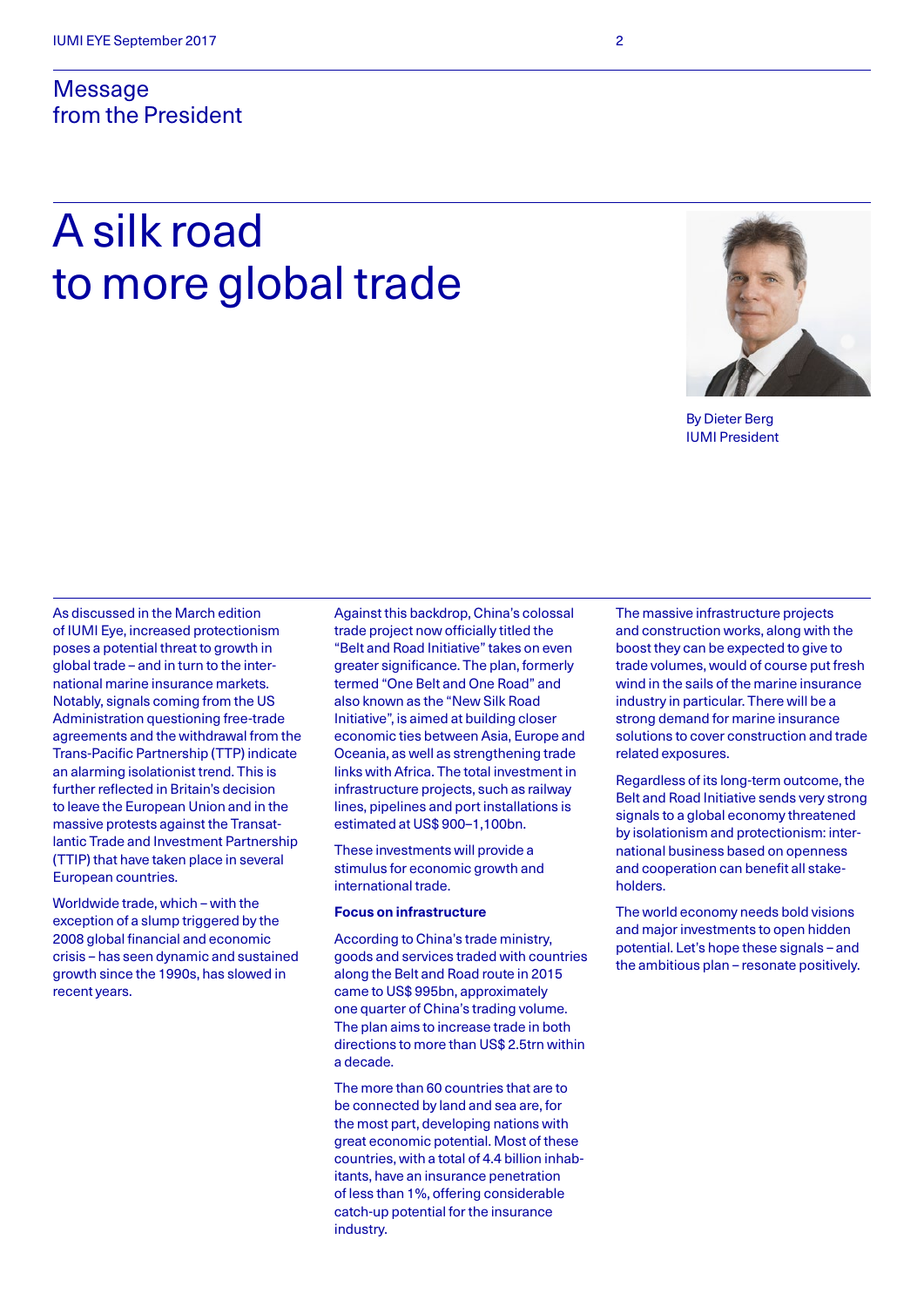Political Forum



# IMO undertakes regulatory scoping exercise on autonomous ships



By Helle Hammer Managing Director of Cefor and Chair of the IUMI Political Forum The Maritime Safety Committee (MSC) of the International Maritime Organization (IMO) agreed in June to undertake a regulatory scoping exercise to determine the extent of the need to amend the regulatory framework to enable safe, secure and environmental operation of Maritime Autonomous Surface Ships (MASS) within the existing IMO instruments. The aim is to identify IMO regulations which:

- preclude unmanned operations as currently drafted,
- would have no application to unmanned operations,
- do not preclude unmanned operations but may need to be amended.

By agreeing to undertake this exercise, the IMO intends to take a proactive role to ensure there is a harmonised international approach to MASS. This approach was actively supported by IUMI during the MSC meeting.

The scoping exercise is not due for completion until June 2020, and only after this date will work commence on a possible amendment of the existing rules or a separate code relating to MASS. This means that it will be years before the IMO even decides on any amendments, and the outcome is far from certain. During the discussion, several Member States expressed their support to the views presented by the International Transport

Workers' Federation (ITF), which argued in favour of a more holistic approach to include scoping of the full range of the human element, technical and operational aspects of MASS.

Meanwhile, new project plans have been announced. In May, YARA and Kongsberg Maritime entered into a partnership to build the world's first fully electric and autonomous container vessel: YARA Birkeland. Operation is planned to start in the latter half of 2018, shipping products between three ports in southern Norway. YARA Birkeland will initially operate as a manned vessel, moving to remote operations in 2019 and expected to be capable of performing fully autonomous operations from 2020. The development will be undertaken in close collaboration with class and the Norwegian Maritime Directorate. Kongsberg Maritime is also working with Automated Ships Ltd and Bourbon to finance a prototype offshore support vessel (Hrönn) that will go through the same stages towards fully autonomous operations.

It is likely that national rules for domestic trade will emerge while the IMO is still conducting its scoping exercise for international trade. Hopefully, this will not lead to a national fragmentation of rules, but rather as input to a future international harmonisation of the regulatory framework.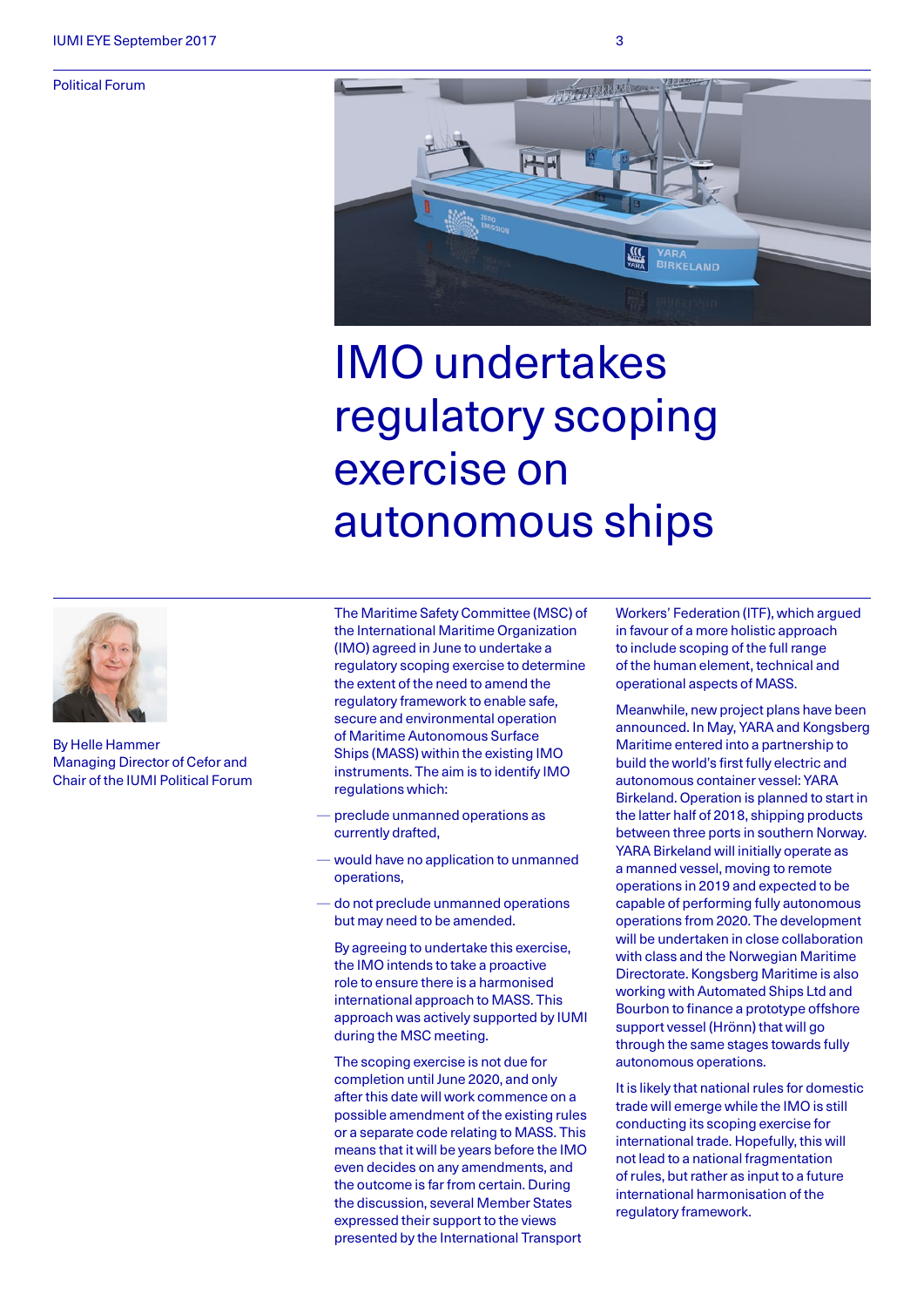

By Nick Gooding FCII IUMI Alternate Officer at IMO

## IUMI update on the 98th session of the Maritime Safety Committee

The 98th session of the Maritime Safety Committee met at the International Maritime Organization's (IMO) headquarters between the 9 and 16 June under the chairmanship of Brad Groves from Australia. IUMI were represented by Lars Lange, Hendrike Kühl, and Nick Gooding.

The key matters of interest are as follows:

#### **Passenger ship stability amendments**

The plenary adopted a set of amendments to SOLAS chapter II-1 relating to subdivisions and damage stability, with an expected entry into force on 1 January 2020.

The focus of these amendments was on new build passenger ships and taking into account recommendations arising from the investigation into the 2012 Costa Concordia incident. The plenary also adopted revised explanatory notes to the subdivision and damage stability regulations set out in SOLAS chapter II-1.

Also approved was the revised guidance for watertight doors on passenger ships which may be opened during navigation.

#### **IMSBC Code**

A set of draft amendments to update requirements for a number of different cargoes under the International Maritime Solid Bulk Cargoes Code (IMSBC Code) were adopted.

The amendments highlighted the responsibility of the shipper in ensuring that a test to determine the transportable moisture limit (TML) of a solid bulk cargo is conducted. Also included were amendments related to substances which are harmful to the marine environment, meaning the shipper has to declare whether or not a solid bulk cargo, other than grain, is harmful to the marine environment.

#### **MODU Code**

Amendments were adopted to update and amend the Code for the Construction and Equipment of Mobile Offshore Drilling Units 2009. These amendments considered recommendations arising from the investigation into the explosion, fire and sinking of the Deepwater Horizon in the Gulf of Mexico in April 2010. The main revisions concerned machinery and electrical installations in hazardous areas, fire safety together with life-saving appliances and equipment.

#### **Cyber risk management**

The Meeting adopted a resolution on maritime cyber risk management in safety management systems.

The resolution is directed towards administrations to ensure that cyber risks are appropriately addressed in safety management systems no later than the first annual verification of the company's Document of Compliance after 1 January 2021.

The meeting also approved a circular on guidelines on maritime cyber risk management. The circular contains high-level recommendations for maritime cyber risk management. It refers to being able to measure the extent to which a technology asset is threatened by a cyber attack or interference which may result in operational, safety or security failures as a consequence of information or systems being corrupted, lost or compromised.

#### **Piracy and armed robbery against ships**

The meeting was informed on the latest piracy and armed robbery statistics as reported to the IMO. A total of 221 piracy and armed robbery incidents occurred worldwide in 2016, a fall of about 27 per cent compared to 303 incidents reported in 2015.

However, in West Africa, incidents had increased by 77 per cent (62 incidents in 2016 against 35 in 2015). Although piracy and armed robbery activity in the South China Sea had decreased slightly with 68 cases reported in 2016 compared to 81 in 2015, developments in the South East Asian region, particularly in the Sulu-Celebes Sea, were noted with concern.

Piracy off the coast of Somalia was reported to be still active, with eight incidents reported between January and April 2017, involving six merchant ships and two dhows and around 39 crew members taken hostage/kidnapped.

#### **Unsafe mixed migration by sea**

Member States and international organisations affirmed their concern for the humanitarian situation and the loss of migrants at sea, and agreed that the way forward was to promote appropriate and effective action at the United Nations.

#### **Implementation of e-navigation strategy and operational safety**

The MSC adopted and approved a number of new and revised performance standards and guidelines relating to operational safety, including those to implement the e-navigation strategy.

The MSC approved a circular on guidelines for shipborne position, navigation and timing (PNT) data processing, which provide advice on enhancing the safety and efficiency of navigation by the provision of improved data to the bridge.

Also adopted were amendments to the guidelines and criteria for ship reporting systems. The revisions encourage the use and recognition of automated electronic means of ship reporting.

#### **GMDSS modernisation plan**

The MSC approved the Modernisation Plan of the Global Maritime Distress and Safety System (GMDSS), prepared by the sub-committee on Navigation, Communications and Search & Rescue. The plan envisages the development of amendments to SOLAS and related instruments for approval in 2021 and their adoption in 2022, with entry into force in 2024.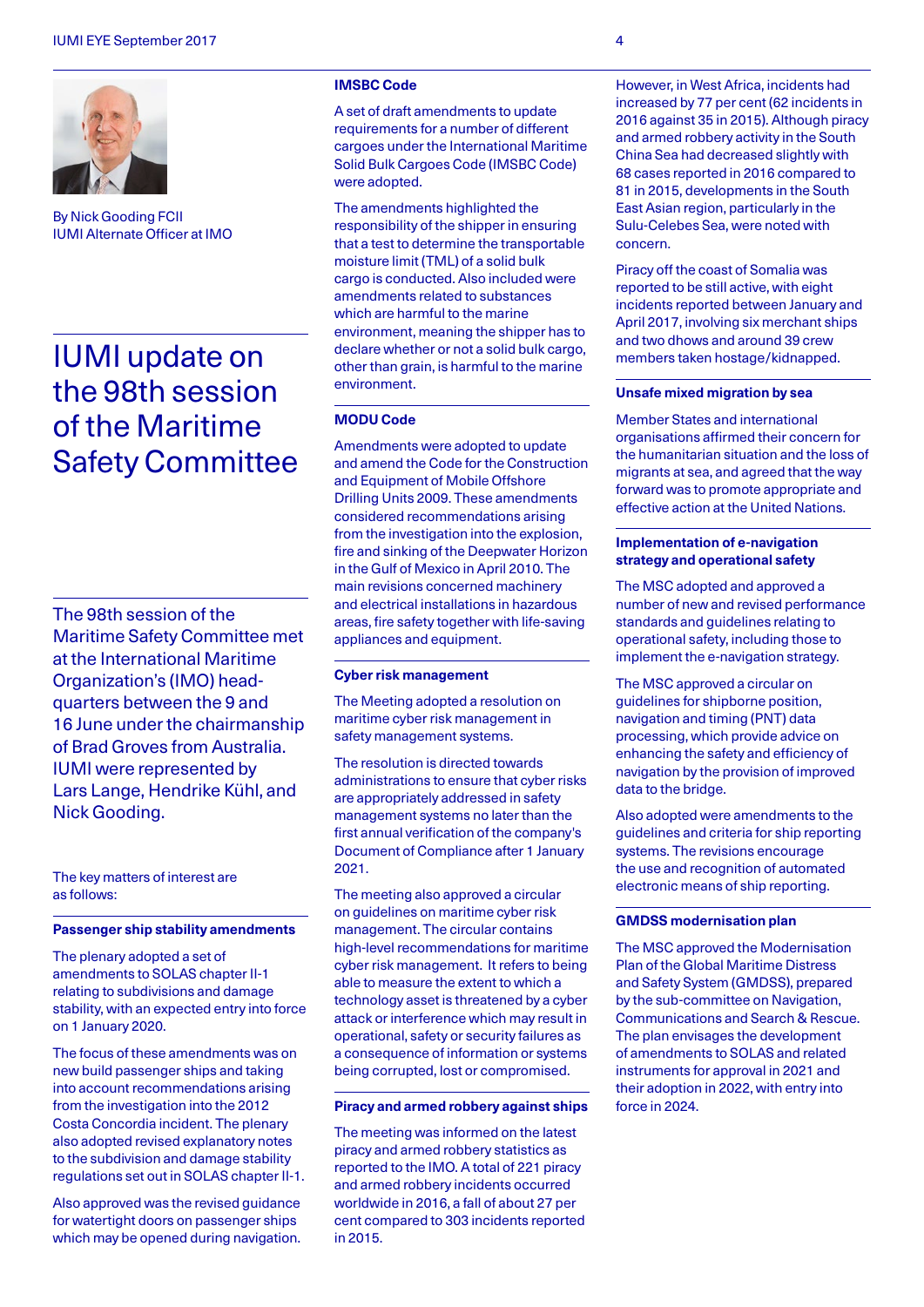#### By Nick Gooding FCII IUMI Alternate Officer at IMO



# IUMI update on the MEPC 71 **Meeting**

The Marine Environment Protection Committee (MEPC) met at the International Maritime Organization's (IMO) headquarters between the 3 and the 7 July. IUMI was represented by Nick Gooding.

The key matters of interest discussed are as follows:

#### **Ballast Water Management Convention**

The treaty enters into force on 8 September 2017. Currently, the BWM Convention has been ratified by 61 countries, representing 68.46 per cent of world merchant shipping tonnage.

From the date of entry into force, ships will be required to manage their ballast water to avoid the transfer of potentially invasive species. All ships will be mandated to have a ballast water management plan and keep a ballast water record book. Ships will be required to manage their ballast water to meet the D-1 standard or D-2 standard.

The D-1 standard requires ships to conduct the exchange of ballast water so that at least 95 per cent of water by volume is exchanged far away from the coast where it would be released.

The D-2 standard requires ballast water management to restrict to a specified maximum amount of viable organisms allowed to be discharged and to limit the discharge of specified indicator microbes harmful to human health.

Draft amendments to the treaty were approved by the MEPC to clarify when ships must comply with the requirements to meet the D-2 standard.

It is important to note that during the meeting IMO member states agreed to delay implementation of the D-2 standard of the convention, from September 2017 to September 2019, for existing vessels.

#### **Implementation of the global sulphur limit**

The meeting agreed on the work needed to achieve the effective implementation of the 0.50 per cent m/m global limit of the sulphur content of ships' fuel oil, which will come into effect from 1 January 2020.

The sub-committee on Pollution Prevention and Response (PPR) has been instructed to explore what actions are needed to be taken to facilitate implementation of the 0.50 per cent m/m sulphur limit for fuel oil used by ships operating outside designated SOX Emission Control Areas.

The MEPC proposed the holding of an Intersessional Working Group meeting in the second half of 2018 to assist in this work being completed by the entry into force date.

#### **Reduction of greenhouse gas emissions from ships**

It was reported that work was on track for the adoption of an initial IMO strategy on the reduction of GHG emissions from ships in 2018, in accordance with the guidelines approved at MEPC 70.

There was agreement within the working group on a draft the outline for the structure of the initial IMO strategy. The group gave a detailed report on the progress made to date.

The committee approved terms of reference and reporting deadlines for the second and third meetings of the Intersessional Working Group.

#### **Energy efficiency measures for ships**

Energy-efficiency design standards for new ships and associated operational energy-efficiency measures for existing ships became mandatory in 2013, with the entry into force of relevant amendments to MARPOL Annex VI. The committee was informed that nearly 2,500 new ocean-going ships have been certified as complying with the energy efficiency standards.

#### **Protecting the Arctic from heavy fuel oil**

The meeting gave approval to add a new output in its work programme on the development of measures to reduce the risks of use and carriage of heavy fuel oil by ships in Arctic waters. This new output will appear on the agenda for the next session (MEPC 72) in April 2018.

Member Governments and International Organisations were invited to submit proposals on the type of measures that should be developed, including the scope of the work.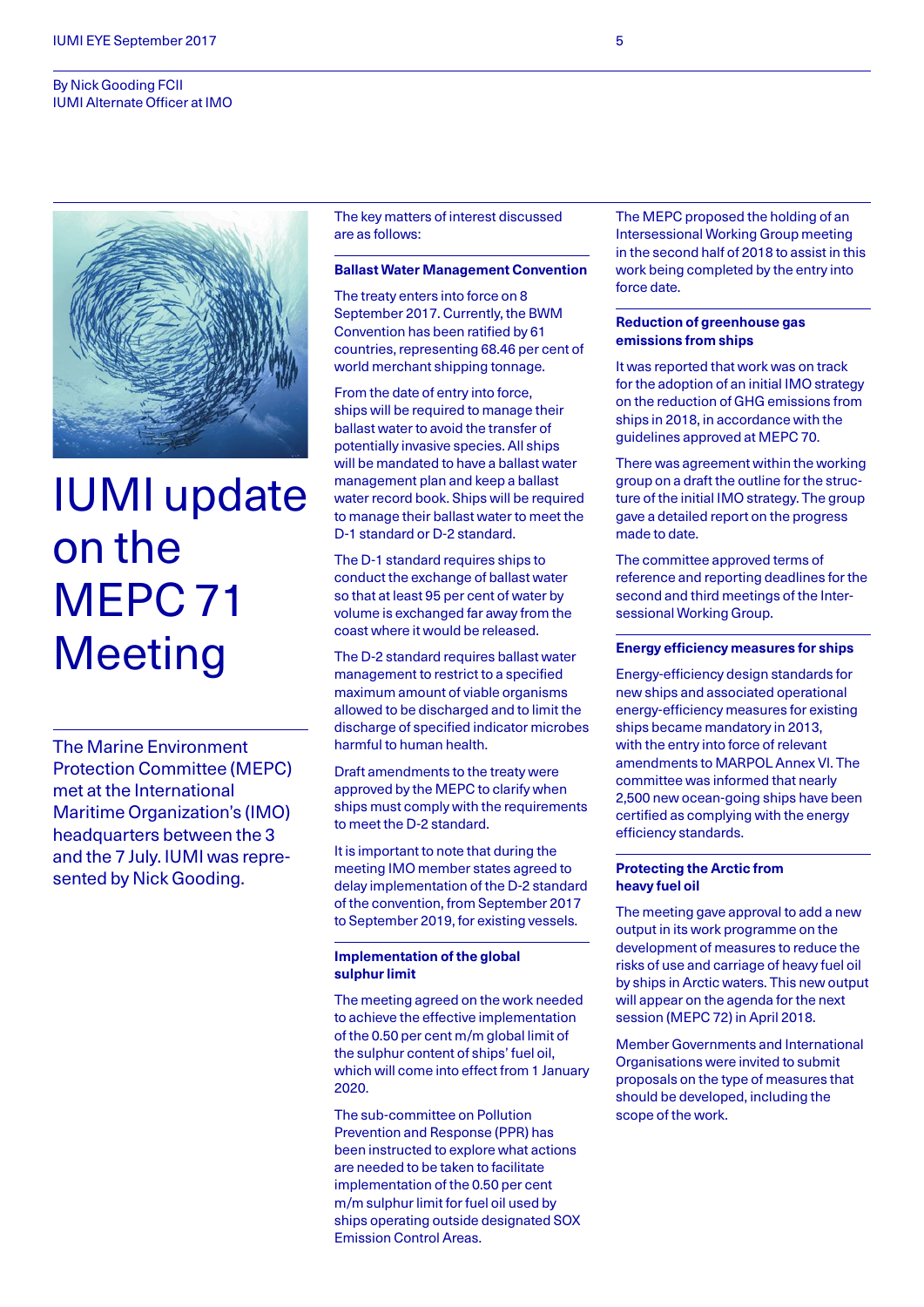Political forum

By Dave Matcham Chief Executive, International Underwriting Association, IUMI Member Association, www.iua.co.uk and IUMI Political Forum Member

# EU-US covered agreement



The announcement of a covered agreement between Europe and the US to enhance international insurance and reinsurance regulation has been long anticipated. When the IUA first began actively advocating the case for mutual recognition between authorities on both sides of the Atlantic, Hillary Clinton was First Lady of the US and everyone was worrying about the millennium bug. Now, 20 years later the case is finally being recognised at the most senior levels of government.

Before 2012 non-US reinsurance businesses were forced to post collateral equal to 100 per cent of the gross reported loss when writing US risks. The Dodd-Frank Act eventually allowed states to enact changes to this rule, reducing the collateral requirement to 10-20 per cent. Many took advantage of the opportunity, but with each state having to pass legislation individually the process has been time consuming. Some large states have not yet made any changes and the picture is far from uniform across the country.

Dodd-Frank also created a Federal Insurance Office which could represent the US industry to negotiate a bilateral trade deal on reinsurance. The IUA, in cooperation with a coalition of other industry representatives, has therefore been arguing for a covered agreement that both addresses the collateral issue and offers multiple other benefits.

At the start of this year both sides announced that such an agreement had been reached. Then last month the US Department of the Treasury and the Office of the US Trade Representative confirmed they intend to sign the Bilateral Agreement between the US and EU on Prudential Measures Regarding Insurance and Reinsurance.

This covered agreement seeks to eliminate collateral requirements for reinsurers operating on a cross-border basis in the EU and the US. There are a

number of important reporting requirements and other conditions, such as the change only being prospective and regulators still being able to require collateral if the same is demanded for domestic reinsurers. However, the relief is significant and requires states with current collateral requirements to take steps to reduce them by 20 per cent a year, phasing out to zero in five years.

The covered agreement also clarifies that a re/insurance group will be subjected to worldwide group supervision only in its home jurisdiction. Finally, it encourages regulators in the US and EU to share information on a confidential basis and sets forth a model to support such cooperation.

The net result of these arrangements is to establish a more level playing field between EU and US reinsurers. Crossborder trading will become more efficient and greater global access to reinsurance services will be promoted.

Yet, ironically, the benefits of the covered agreement will not be enjoyed by the UK post-Brexit. The London Market is a major reinsurer of US risks and has long been a supporter of the deal. Now that these efforts are finally bearing fruit it would be a great shame if London firms could not benefit from the results.

An agreement on reinsurance regulation must therefore be a priority for any future trade deal between the UK and US. The recent breakthrough clearly illustrates the possibilities for more efficient global trading in reinsurance services and provides a perfect template for future negotiations. An important advantage of the UK leaving the EU is a freedom to reach new trade settlements and it should be a priority for the government to replicate the benefits of the covered agreement with the US and other countries. Certainly it sends a powerful message that that protectionist regulation is not in the long term interests of clients.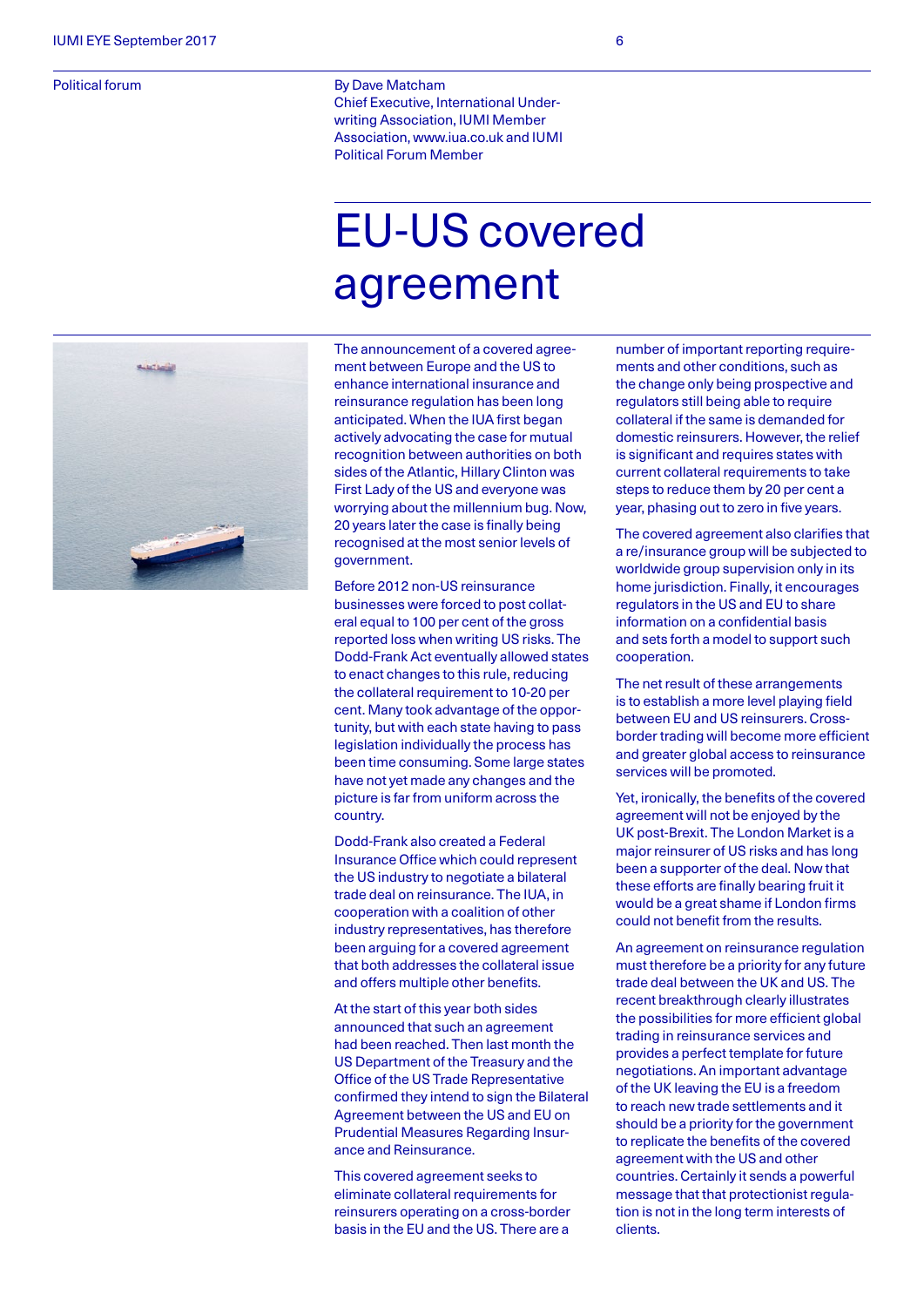By Lars Lange IUMI Secretary General

Political forum

## Latest cyber security guidelines launched by joint industry group



In June 2017, the second edition of The Guidelines on Cyber Security Onboard Ships was published and IUMI has been an active member of the joint industry group, led by BIMCO, to put this together. Other members of this industry working group included Cruise Lines International Association (CLIA), International Chamber of Shipping (ICS), International Association of Dry Cargo Shipowners (INTERCARGO), International Association of Independent Tanker Owners (INTERTANKO), and Oil Companies International Marine Forum (OCIMF).

This new version includes information on insurance issues, as well as a new subchapter examining a shipowner's insurance coverage following a cyber incident as this is an important part of the risk assessment which shipowners should now take into consideration.

These new Guidelines state that the term "cyber", when related to insurance includes a variety of definitions and scenarios, and it is important to differentiate between them to fully understand how the insurance cover is affected.

Significantly, insurers generally understand that there is no systemic risk to ships arising from a cyber incident and that the impact of an incident is expected to be confined to a single ship.

Within these Guidelines it is highlighted that in many markets offering marine property insurance the policy may cover loss or damage to the ship and its equipment as a result of a shipping incident such as grounding or fire, even when the underlying cause is a cyber-attack. However, there are many exclusion clauses within the market for cyber-attacks, and shipowners must therefore be aware of what is or is not covered, to ensure the proper risk assessment.



#### $\bigodot$

For the full version of the Guidelines on Cyber Security Onboard Ships please click here

[https://iumi.com/uploads/Industry\\_](https://iumi.com/uploads/Industry_guidelines_cyber_security_-_June_2017.pdf) [guidelines\\_cyber\\_security\\_-\\_June\\_2017.](https://iumi.com/uploads/Industry_guidelines_cyber_security_-_June_2017.pdf) [pdf](https://iumi.com/uploads/Industry_guidelines_cyber_security_-_June_2017.pdf)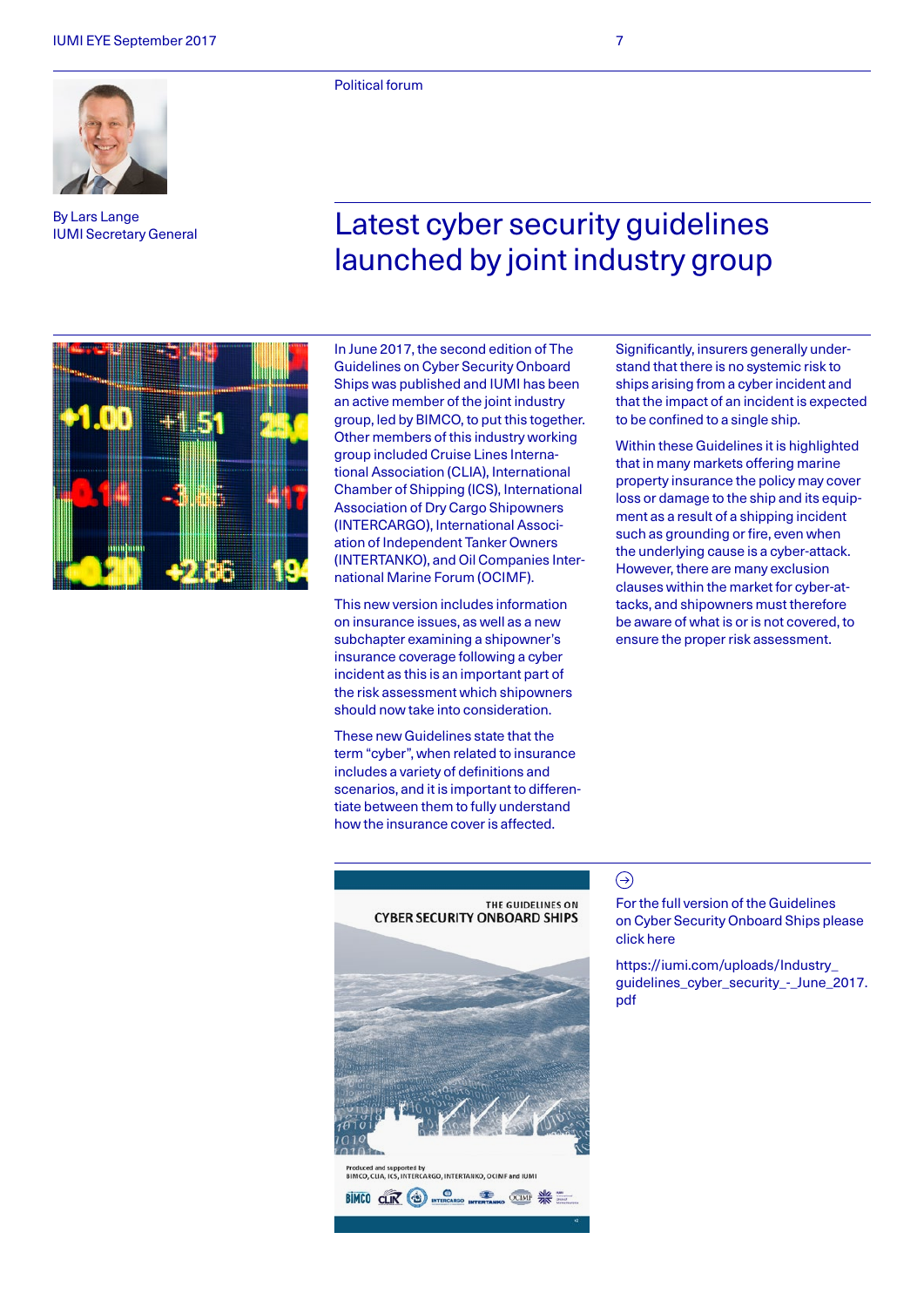## Flat racks — Heavy-weight champions with a catch



By Christian Bohlken Marine Surveyor

Battermann & Tillery Global Marine GmbH IUMI Professional Partner www.ba-ty.com

Whenever it gets big and heavy in containerised transport, flat racks take the strain. With payloads of up to 50 mt, flat racks allow the shipment of liner cargo that will not fit into any container, and this is particularly favourable for today's just-in-time manufacturers.

However, transport of large and heavy cargo is still risky business. Excessive width or height can damage the cargo even during transport or handling. Damaged, sloppily repaired or ill-maintained flat racks are a considerable problem, too. Careful planning and regular inspections will minimise these risks.

In addition to international guidelines (CTU and CSC codes), the individual specifications of the flat racks and the cargo need to be considered. Depending on the travel area, the cargo, the flat rack, and the cargo securing materials will be exposed to different strains.

During loading, the main focus must be to position the centre of gravity correctly. Any deviation can have serious consequences. Furthermore, the weight is to be deflected into the load-bearing components of the flat rack. Loading the entire weight onto the wooden flooring should be avoided.

Considering extremely long, wide or tall cargo units, cargo securing also presents several pitfalls. In general, cargo securing is achieved by direct lashings and bracing constructions. Using wedges or nailing timbers to the wooden floor is not allowed. Tie-down lashings are also to be avoided as they provide only 10 to 15 per cent of the material's nominal securing

force. Frequently, lashings are applied as so-called C-loops which are led vertically around the cargo such that both ends of the belt end up on the same side of the flat rack. If the cargo is wider than the flat rack however, a C-loop cannot effectively prevent shifting of the cargo. Securing against tipping is also to be considered – depending on the height of the cargo.

Professional and timely planning is key for the safe transport of cargo on flat racks.

Christian will discuss practical aspects and pitfalls related to cargo loaded on flat racks in an upcoming IUMI webinar. Find out more and register here

#### $\odot$

[https://iumi.com/education/webinars/](https://iumi.com/education/webinars/forthcoming-webinars) [forthcoming-webinars](https://iumi.com/education/webinars/forthcoming-webinars)

Battermann + Tillery Group

### Battermann + Tillery Global Marine



International Marine + Cargo Surveyors [available at 572 locations all over the world](http://www.globalmarine.expert/)

www.globalmarine.expert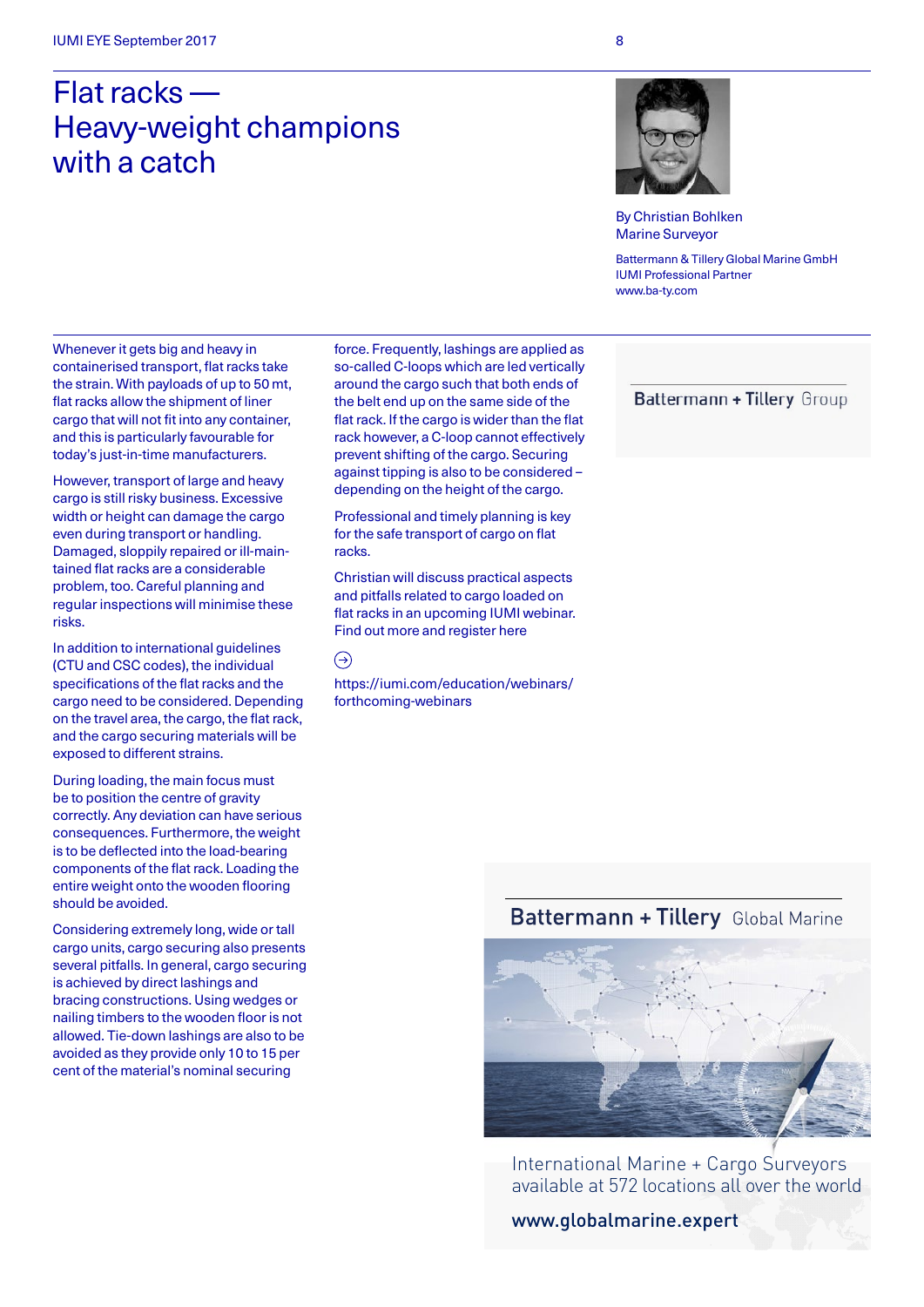# Cyber Marine Insurance: are we ready?



By Alberto Batini Senior Partner & Head of Marine Insurance Department

Batini Traverso Grasso & Associati Law Firm IUMI Professional Partner

Educating businesses and making them aware of their potential exposure is probably the biggest hurdle amongst insurance firms that want to provide cyber coverage to their clients.

Will the EU insurance industry be sufficiently protected, from a legislative perspective, by the NIS Directive 1148/2016 and the GDPR Regulation 679/2016?

Traditional insurance policies are inadequate to cover against damages arising out of a cyber-attack. For example, general liability policies usually exclude coverage for losses due to cyber-attacks. Marine insurance policies incorporate the Institute Cyber Attack Exclusion Clause CL380, developed by the Institute of London Underwriters (ILU) in November 2003.

Marine yard covers for ship builders also include the CL380 clause. Property insurance policies do not include malware and distributed denial-ofservice attacks as 'named perils' and they are usually excluded or simply not covered. Crime insurance policies generally cover only for tangible property, not loss of data. Error-and-omissions insurance often requires negligence in professional services and generally does not cover costs of regulatory actions.

It is essential that a comprehensive cyber policy would include the following:

- Network-security liability
- Privacy liability
- Electronic-media content liability
- Regulatory defense and penalties — Network extortion
- Network business interruption
- Data-breach event expenses
- Data asset protection

From a loss prevention perspective, the following areas should be gradually developed and offered to the assureds:

- Cyber-security risk assessments
- Proactive dark web monitoring
- Vendor security ratings
- Services to identify malicious IP addresses
- Insurance company mobile apps providing real-time threat sharing and best practices
- Online employee education and training

### **BTG LEGAL**

 $\bigodot$ 

[https://www.linkedin.com/company/](https://www.linkedin.com/company/btglegalbatinitraversograsso&associati) [btglegalbatinitraversograsso&associati](https://www.linkedin.com/company/btglegalbatinitraversograsso&associati)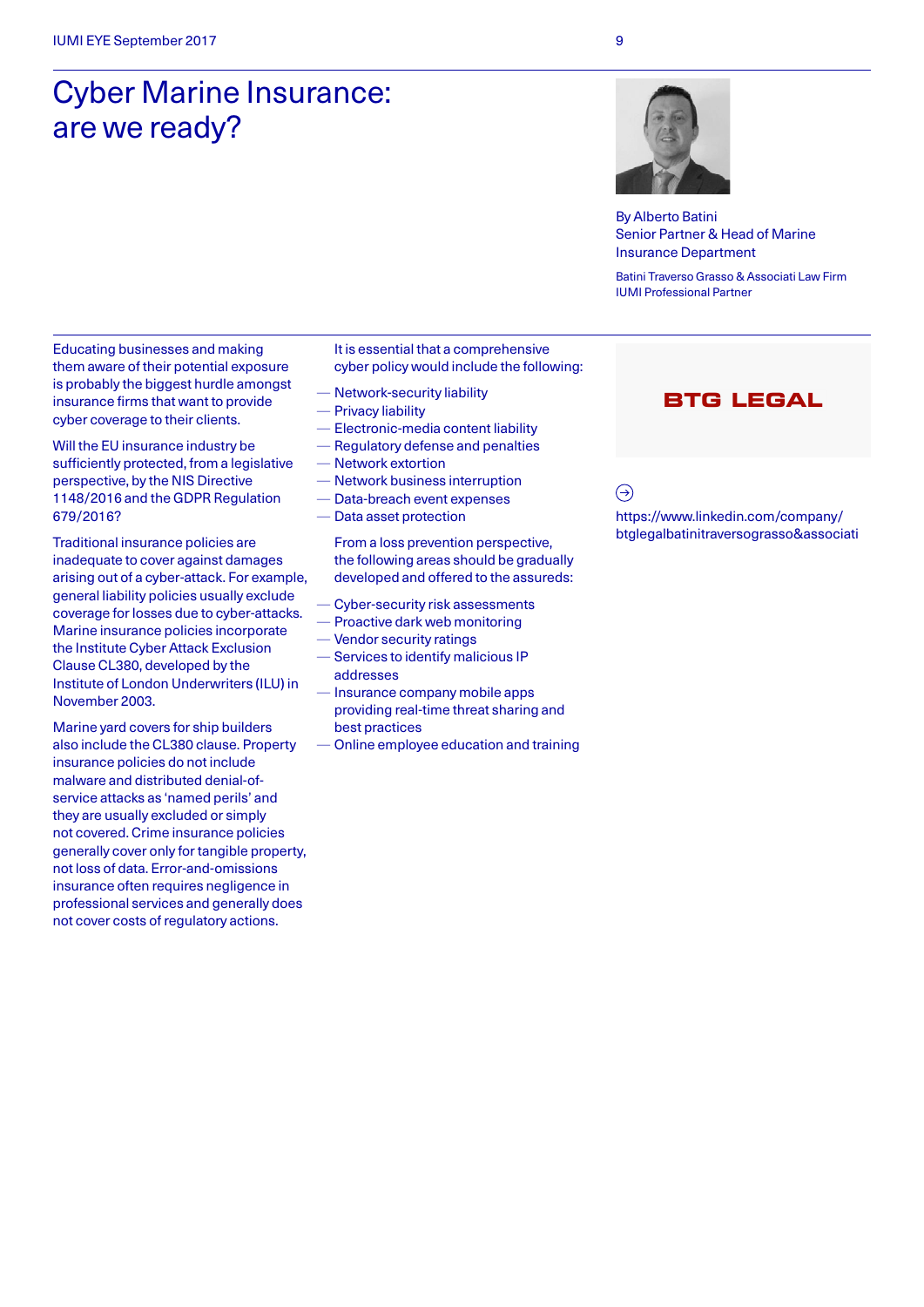## The Ocean Victory Supreme Court decision and its implications on hull insurers

By Prof. Dr. Dieter Schwampe and Dr. Maximilian Guth

Dabelstein & Passehl IUMI Professional Partner [www.da-pa.com](http://www.da-pa.com)

The Supreme Court's decision in the Ocean Victory case (Gard Marine and Energy Limited v. China Chartering Company) was recently published. The facts of the case are well known which is why they are not repeated here. However from a hull insurers perspective, the obiter of the decision as to the joint insurance clause 12 in the standard Barecon 89 form is of special interest:

#### **1.**

Clause 12 Barecon 89 stipulates that the bareboat charterer has to keep the vessel insured and that all insurance policies are to be in the joint names of the owners and the bareboat charterer. In contrast to clause 13, clause 12 Barecon 89 does not contain an express exclusion of any recovery rights against the bareboat charterer. Irrespective of this, the majority of the Lord Justices concluded that there is an implied understanding of clause 12 Barecon 89 that there would be no liability of the bareboat charterer for the hull value in the event of a total loss.

#### **2.**

This interpretation of clause 12 Barecon 89 by the majority of the Supreme Court precludes a recourse against a contractual party of the bareboat charterer (e.g. a time charterer) on the basis that the bareboat charterer had been liable to the owner. Whether clause 12 Barecon 89 will have the same effect under law systems other than the English one remains to be seen. Under German law, for example, it could very well be that clause 12 Barecon 89 will not be given the same meaning as put forward by the majority of the Supreme Court.

#### **3.**

Whether or not the Supreme Court's interpretation of clause 12 Barecon 89, as well as the express clause to the same effect in clause 13 Barecon 89, has any effect on the cover under the insurance contract is a distinct question. This is to be answered according to the law applicable to the insurance contract.

The decision of the Supreme Court in the Ocean Victory case shows that co-insurance is still an area open to discussion, at least under English law. It is expected that insurers will look carefully at the implications of comparable joint insurance clauses on recourse possibilities. In the view of the court decision insurers and brokers should also review the effect of joint insurance clauses comparable to clause 12 Barecon 89 on cover under the insurance contract.

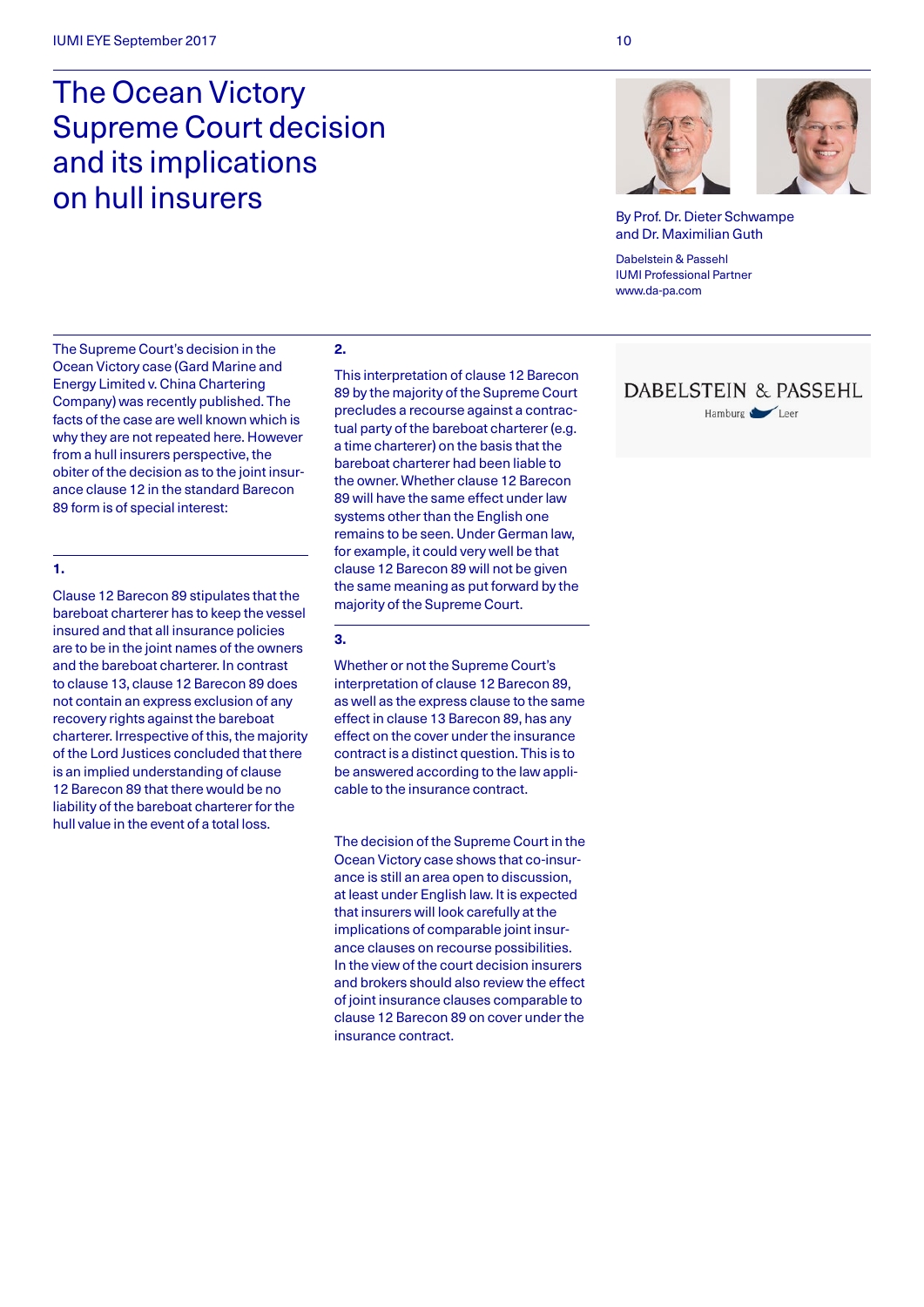# Confidence redresses the balance?



By Alex Kemp, Senior Associate Holman Fenwick Willan (HFW) IUMI Professional Partner www.hfw.com

The past few years have seen a number of developments in the London insurance markets that could give insurers cause for concern. The new changes brought in by the Insurance Act 2015 have been extensively written about, although their effects may yet not fully be understood. We have also seen the decision in the DC Merwestone, which went all the way to the Supreme Court in 2016, to determine the scope of the fraudulent device rule. Some commentators, including some of the judges who heard the case, have said that this case could be seen as a "cheat's charter".

However, there are some positive signs for insurers. In October 2016, the Admiralty Court handed down its decision in the Atlantik Confidence in which HFW acted for the successful insurers. After a six-week hearing, seven strands of expert evidence and many factual witnesses, the court concluded that the principal behind the owner of the Atlantik Confidence had ordered the vessel to be "deliberately sunk by the Master and Chief Engineer". The owners were therefore not entitled to limit their liability.

The owners (without the support of their P&I Club which had funded the initial litigation) then applied in December 2016 to the Court of Appeal for permission to appeal. Last month the Court of Appeal firmly refused that application. The Court of Appeal stated that the Admiralty Court had been careful to draw together all the strands of the evidence and stand back and review the arguments and probability/improbability as a whole. The Court of Appeal noted that the appealing owners could not point to any evidence of significance which the Admiralty Court had ignored or failed to take into account. As a result the appeal had no real prospect of success and there was no other compelling reason to allow the appeal. This means that the decision of the Admiralty Court stands and the finding that the owners had deliberately sunk Atlantik Confidence is final.

While this case was in the context of the Convention of Limitation of Liability for Maritime Claims 1976 (as amended), the Admiralty Court found that the test for establishing whether or not a vessel had been scuttled for the purposes of that Convention was identical to that used in the past to establish a scuttling under a marine insurance policy. This is the first scuttling case that has been heard by the English courts in some time and insurers should take much heart from the fact that the Admiralty Court was willing to make this decision. It shows quite clearly that in the right case the Court will have no reluctance to find that an owner has deliberately sunk its vessel. The case is a helpful reminder that an insurer does not need to have "hard evidence", or a "smoking gun". The court is entitled to look at the evidence in the round and the likelihood of the owner's explanation for the sinking being true. The court is also entitled to look at any circumstantial evidence that may be relevant.

In a time when insurers' powers under an insurance contract may be said to be diminishing it is encouraging to see that it is still possible for insurers to vigorously defend fraudulent claims.



HFW is an IPP partner and HFW partners Richard Neylon and Guillaume Brajeux are attending the Tokyo IUMI Conference 2017.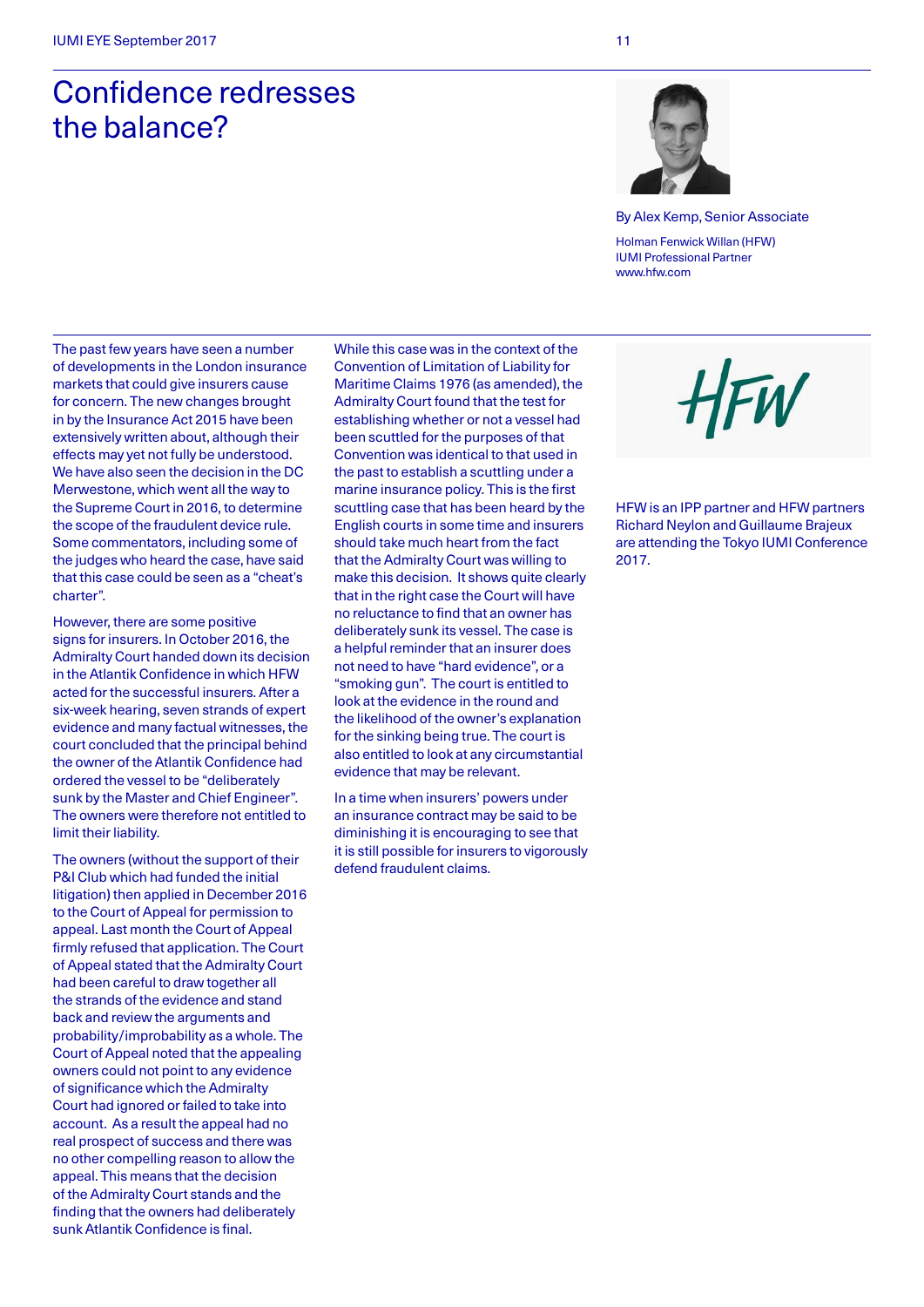## Reducing the risk of liquefaction



By Aime Harrison Associate and Civil Geotechnical Engineer

London Offshore Consultants (LOC) IUMI Professional Partner www.loc-group.com

Liquefaction is a phenomenon that can take place in granular materials, such as soil or fine ore, where the behaviour of the material changes quickly from a dry solid state to a pseudo-liquid state and starts to flow like a fluid.

It can be caused by external forces such as vibrations or rapid loading which affect the internal pore water pressure causing the granular particles to lose contact with each other and initiate 'flow' due to reduced strength.

Commonly known as a consequence of earthquakes, liquefaction poses a very serious stability risk for bulk carriers. The international regulations that govern cargoes that are likely to liquefy, Group "A" according to the International Maritime Solid Bulk Cargoes (IMSBC) Code, are regularly reviewed and updated at the International Maritime Organization in order to safeguard the shipping industry.

There are five basic checks that a vessel should make before loading a cargo to mitigate this risk;

1. Cargo should be correctly identified in all documentation using the Bulk Cargo Shipping Name as outlined in IMSBC Code regulations. Commercial or trade names may lead to confusion and inadequate action taken to reduce the risk of liquefaction.

2. Test analysis certificates should be reviewed before loading. The shipper must declare the average moisture content and the transportable moisture limit value for cargoes that are likely to liquefy (Group "A" according to the IMSBC Code). These certificates must be dated within the limits of validity as referenced in the IMSBC Code.

3. Visual inspections should be carried out in order to check whether any portions of the cargo appear different from the rest of the consignment in composition or characteristics. The shipper is responsible for ensuring that a test to determine the transportable

moisture limit (TML) value is conducted again after it is reasonably assumed that such a variation has taken place.

4. Iron, nickel, bauxite, and other mineral ores, are most heavily mined in areas which experience heavy seasonal precipitation. Heavy rain will unavoidably increase moisture levels during loading, therefore loading should not take place during periods of rainfall, snow or precipitation to minimise saturation. If the cargo has been exposed to significant rain or snow between the time of testing and the date of completion of loading, the shipper is responsible for ensuring that the moisture content of the cargo is still less than its TML, and evidence of this must be provided to the master as soon as practicable.

5. Finally, the crew can perform a complementary test at the port. The 'can test' is described in the IMSBC Code in order to provide the crew with a means of checking the behaviour of cargo samples under small dynamic forces before loading.





Providing marine and [engineering consultancy](http://www.loc-group.com)  across the globe

www.loc-group.com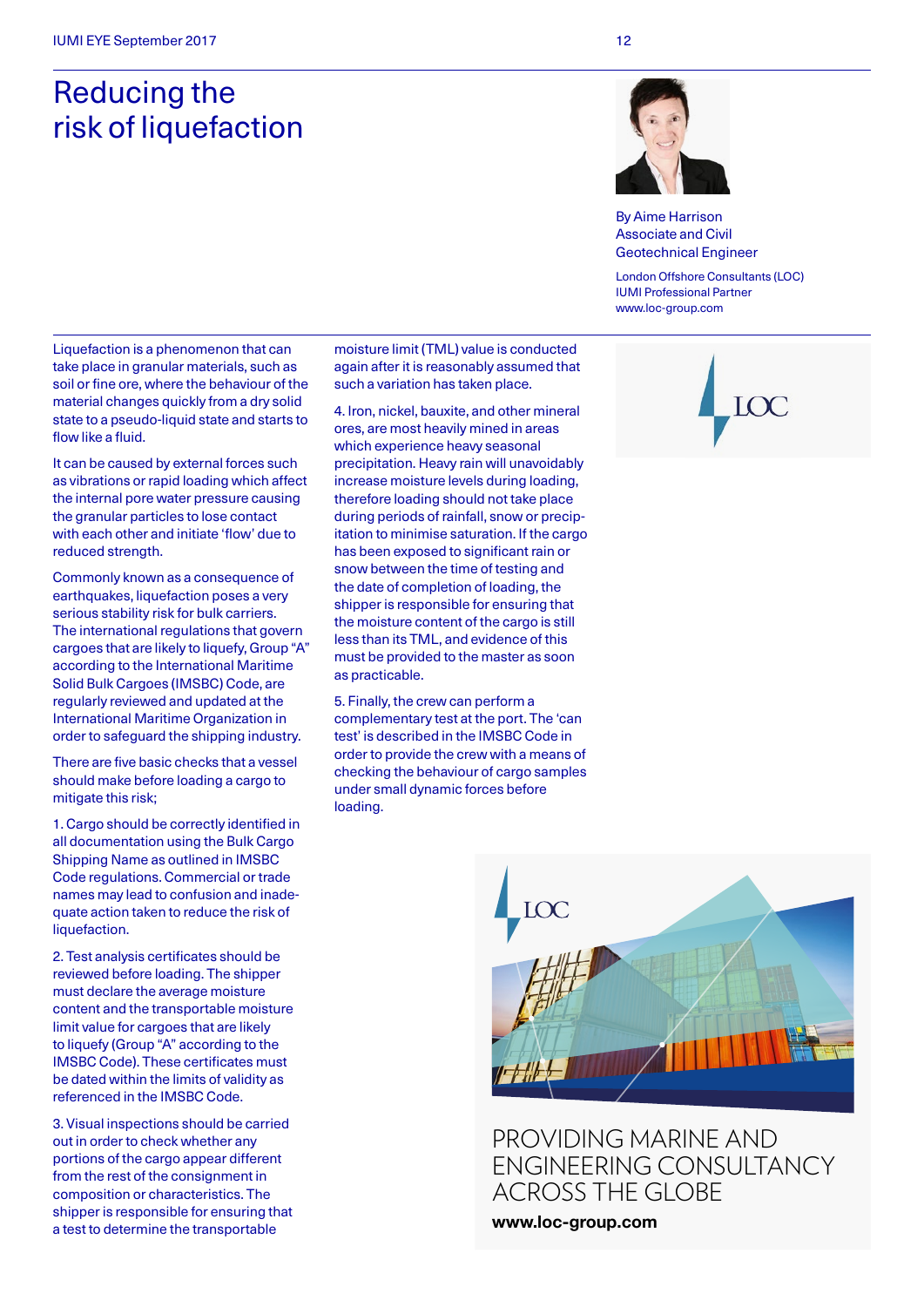People at IUMI

### Peter Tam Chief Executive, Hong Kong Federation of Insurers (HKFI) IUMI Political Forum Member and IUMI Education Forum Member

#### **How long have you been associated with IUMI?**

September 2006 was my first ever IUMI conference, in the beautiful city of Tokyo. A great conference with first-class speakers and an excellent programme.

It was a most rewarding experience and I am pleased to say that it helped me gain a better understanding of why marine insurance is regarded as the mother of insurance. Most memorable of all is that I met a couple of IUMI veterans, including Fritz Stabinger. They were so ready and kind to share their thoughts on what IUMI stood for and immediately I was completely engrossed in the spirit of IUMI and its vital contribution to facilitating global trade and transport.

One day I thought I could bring IUMI to Hong Kong and thanks to the terrific support of the then IUMI President, Ole Wikborg, my dream came true in September 2014.

#### **What is your IUMI role today and what does it involve?**

I am a member of the Hong Kong delegation to IUMI. Some years ago, I initiated the idea of setting up an IUMI Education Foundation with seed money donated by the Hong Kong Federation of Insurers. The project is now being steered by the Education Forum under the able leadership of John Miklus.

I also helped steer the establishment of the IUMI Asian Hub in Hong Kong in November 2016. This was a big step taken by IUMI, and I firmly believe that it is, and will continue to be, good for both IUMI and the marine insurance market in Asia. Among other things, we will use this unique platform to organise quality webinars and develop a marine insurance training course with IUMI foundations.

It is our long-term vision to develop a series of IUMI accredited training programmes for different levels of industry practitioners. We are also using this platform to help IUMI reach further and deeper into Asia. Apart from participating in the work of the IUMI Secretary Meetings, I am also a member of the Education Forum and the Political Forum. I find my involvement in these two forums most rewarding and inspiring.

#### **And what is your day job?**

My day job is the Chief Executive of the Hong Kong Federation of Insurers. Established in August 1988, we'll be celebrating our 30th anniversary next year. We act as the voice of the insurance industry, representing more than 90 per cent of the market players here in Hong Kong. We do a lot of work in promoting the importance of insurance, raising our industry's image, protecting the interests of consumers and talent development.

#### **What benefits do you get from being associated with IUMI?**

IUMI is a great organisation and has so much to offer in terms of enhancing the industry's professionalism and making a positive impact on maritime matters globally. Its annual conference is well received by marine insurance professionals around the world and its quality education programmes are well recognised.

We value and appreciate the regular market information and updates provided by IUMI. They bring us up to speed on the key market trends and best practices.

#### **If you could change anything at IUMI what would it be?**

Under the steer of President Dieter Berg, we've witnessed a raft of positive changes to IUMI in the past three years. What we need now, I think, is consolidation of the good outcome in IUMI's transformation during this period.

Going forward, it's apparent that we need to step up our efforts in talent development and further embrace technology and innovation.

#### **How did you reach your current position in marine insurance?**

Marine insurance, I must say, is not a big part of my daily work but I feel great to have been a part in setting up the IUMI Asian Hub in Hong Kong and being closely involved in the follow-up work. It is good to be associated with many of my fantastic colleagues from the Hong Kong team who are actively involved in IUMI. These include Agnes Choi, Vice Chair of IUMI Executive Committee, Raymond Ng, member of the Loss Prevention Committee, Joanne S.F. Chan, member of the Cargo Committee and Timothy Lee, member of the Ocean Hull Committee.

#### **And what do you do away from the office?**

I enjoy reading, hiking, travelling and exploring new ideas.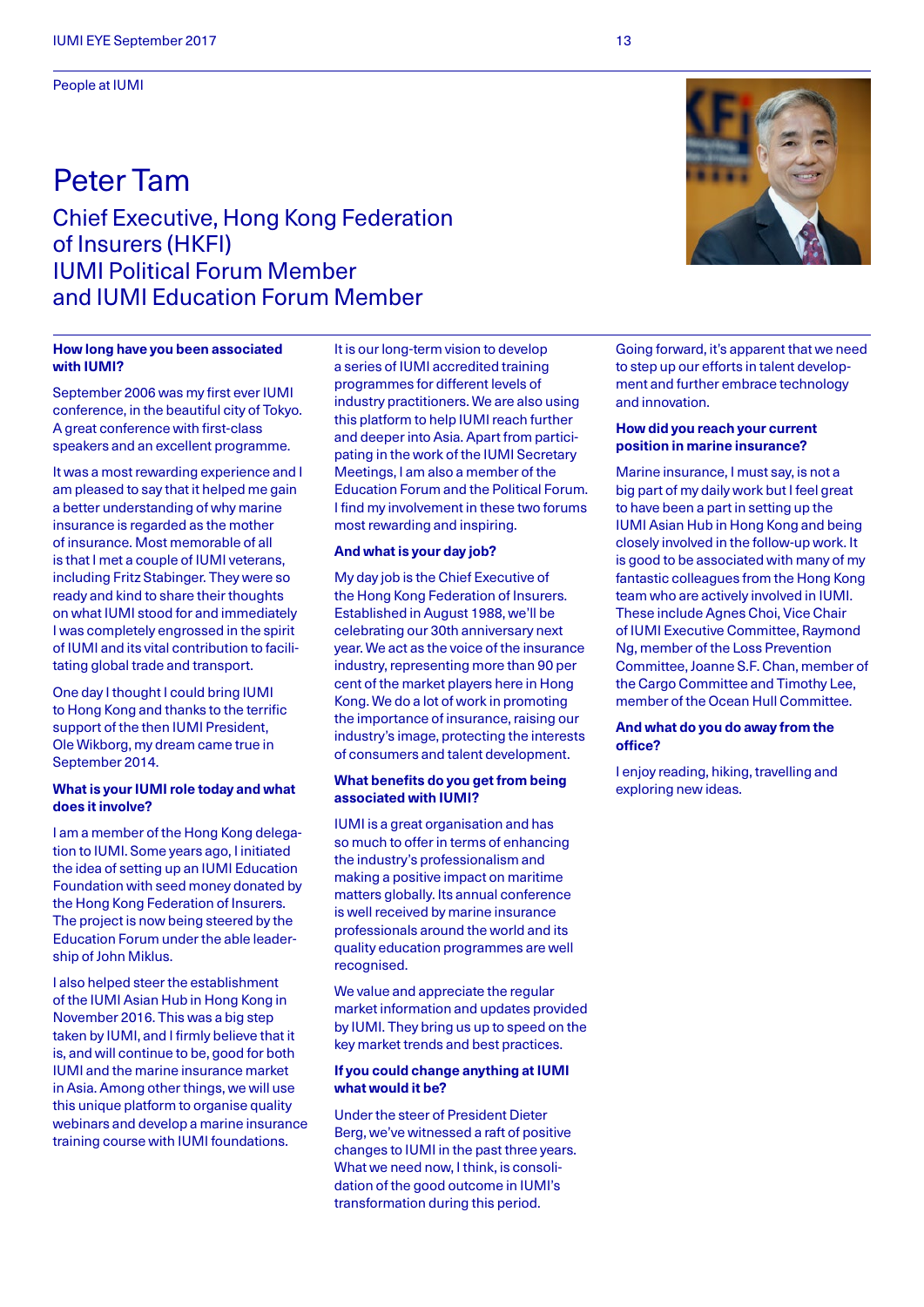# Cold Storage **Facilities**

The continuing popularity of certain coverages, and moving into new markets such as Latin America, has given rise to queries about certain exposures beyond the traditional cargo lines. Risks and exposures found in refrigerated warehouses is becoming increasingly of interest and I will be hosting an IUMI webinar on this topic on the 23 November 2017, please kindly click here to register:

 $\bigodot$ 

[https://iumi.com/education/webinars/](https://iumi.com/education/webinars/forthcoming-webinars) [forthcoming-webinars](https://iumi.com/education/webinars/forthcoming-webinars) 

The demand for food products drives the need to build logistical centres and warehouses for refrigerated or frozen food products, necessary for distribution to various points of consumption. It is estimated that cold storage warehouses are used to store approximately 200 billion dollars of refrigerated or frozen food products each year. However, the use of cold storage warehouses is not limited to food products, as they are also used in the pharmaceutical, petrochemical and high-tech electronic industries.

My detailed paper on this topic is available online. Below are some of the key points:

#### **Buildings**

Cold storage buildings have been referred to as heated buildings turned inside out. Essentially, traditional construction turned inside out, where the cold side becomes the warm side and the warm side becomes the cold. Instead of designing to keep heat in during cold weather, they are designed to keep it out.

#### **Mechanical vapour-compression systems**

The most commonly used method of cooling cold stores is through vapour-compression cycles. Any liquid, in order to pass to a gaseous state, needs to absorb heat from its surrounding environment. A refrigerant is any liquid that acts as a cooling agent thus removing heat from one area as it evaporates. For large cold storage facilities, ammonia remains the refrigerant of choice as it is known to have the highest refrigerating capacity/ effect per pound of any other refrigerant, in spite of being toxic, explosive and flammable within certain conditions.

By Mariella Dauphinee, Marine Claims Manager, Western Division, Intact Insurance Company and member of the Loss Prevention Committee, IUMI

#### **Airflow and air distribution**

A properly sized refrigeration system becomes inefficient if it is unable to deliver air to areas that need it. Consequently, airflow and air distribution are important factors to take into account, as is the case when stowing cargo in reefer containers, one needs to consider the fact that air follows the path of least resistance. Consequently, loading patterns in particular, as well as fan capacity, should be carefully calculated to ensure that there is uniform distribution throughout the cold chamber.

#### **The basics**

A cold storage facility must have continuous and reliable electric power supply, allowing the generator to maintain critical temperatures within the facility. There must be continuous monitoring of temperature and humidity levels through use of automated alarm systems capable of detecting if the temperature or humidity falls outside the acceptable parameters. There must also be gas detection alarms that will be activated if there is an ammonia leak, as well as fire sprinkler systems specifically designed for cold storage facilities.

The field of refrigeration and cold storage is both interesting and challenging. It is one that has become interconnected to traditional marine cargo lines of business and therefore worthy of review and study by marine insurance practitioners.

For the full paper please click here:

 $\bigodot$ 

[https://iumi.com/committees/](https://iumi.com/committees/loss-prevention-committee) [loss-prevention-committee](https://iumi.com/committees/loss-prevention-committee)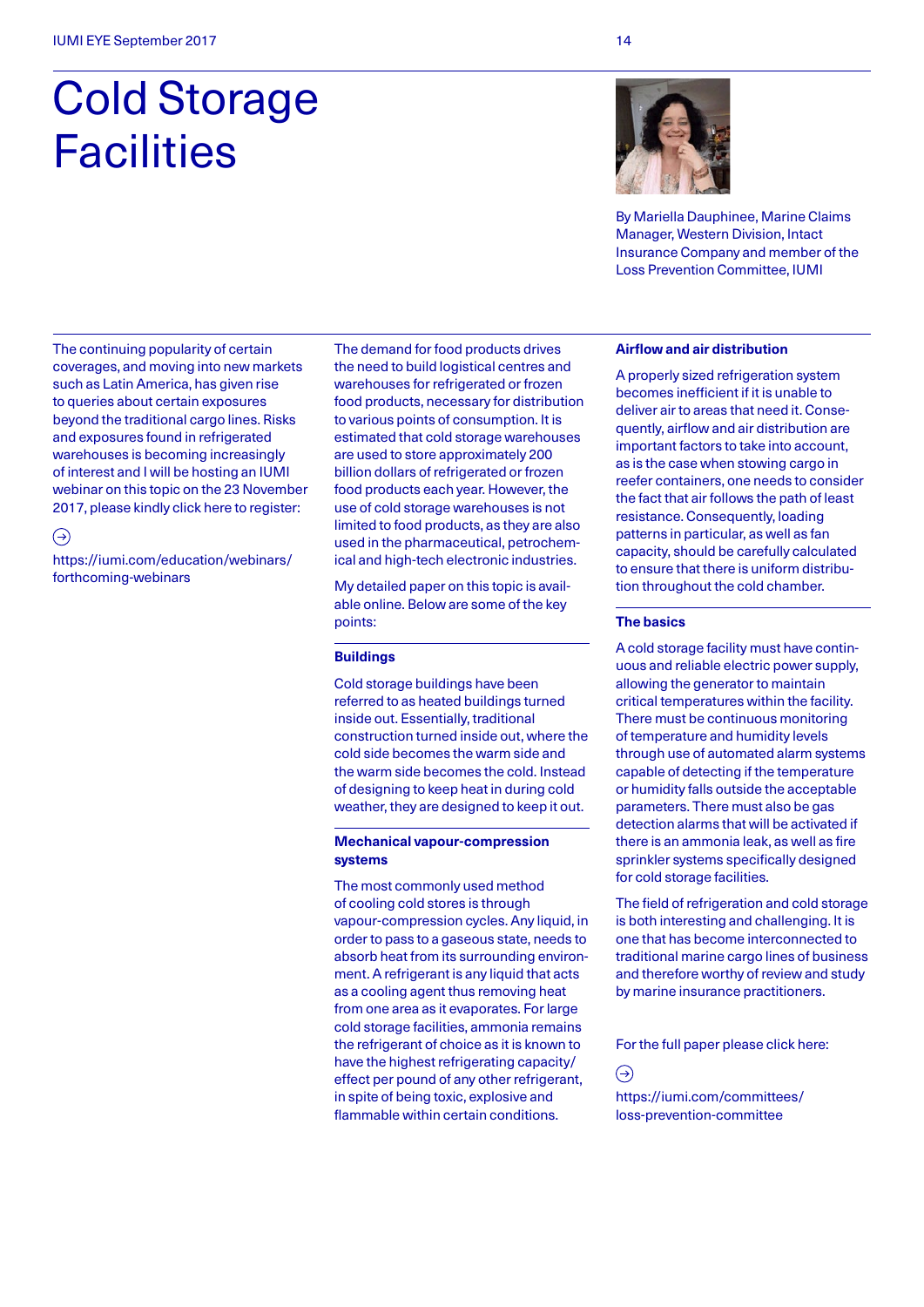## Loss prevention measures for the transportation of wheat



By Mohamed H. Farghaly General Manager, Marine Cargo, Suez Canal Insurance and IUMI Loss Prevention Committee member

Wheat is considered to be one of the most important and mass-produced types of grain, but it is also one of the most difficult and dangerous to transport. Last year the total production of wheat was 735.59 million tonnes and the estimated worldwide wheat production for 2016/2017 will be 784.24 million tonnes.

The world's largest producers of wheat include the European Union, China, India, Russia, the United States of America, Canada, Australia and Pakistan. The top five importers of wheat are Egypt, Japan, Brazil, Indonesia and Mexico, whilst the top five exporters are the United States of America, France, Canada, Australia and Argentina.

Wheat is often transported as bulk cargo, rarely in bags, by sea, rail and road. When shipping wheat there are many risk factors that need to be taken into consideration, and one of the most important of these is the angle of repose (the steepest angle at which a sloping surface formed of loose material is stable). Wheat, like the most grains, has an angle of repose of about 20 degrees from the horizontal, this means that if the ship rolls more than 20 degrees then the cargo will shift and could cause the ship to capsize.

Additionally, there is a list of other factors such as temperature, humidity, moisture, ventilation, biotic activity, gases, odour, contamination, self-heating, mechanical influences, shrinkage, shortage, and insect infestation/disease, that play a role. For example, wheat requires specific temperature, humidity, moisture and ventilation conditions to be transported safely.

Certain prerequisite measures, both for the vessel and when handling the cargo, need to be taken in order for safe transportation. These include:

#### **Vessel requirements**

- Vessels must meet the mandatory requirements of the International Grain **Code**
- Hatch covers must be in weather-tight condition
- Necessary hatch cover sealing supplies must be carried on board and/or used (if needed) to prevent water ingress in the cargo holds during voyage.

#### **Before loading**

- Cargo holds must be clean, dry and free of insects
- There should not be any loose rust or paint scale anywhere in the cargo holds
- Inspection of wheat's moisture content is mandatory
- A cargo quality certificate is mandatory — The necessary cargo information/
- instruction of carriage by sea must be obtained from the shipper.

#### **During loading**

- Monitoring of weather conditions
- The cargo must be sampled and checked regularly to monitor its condition.

#### **After loading**

- A draft survey before and after cargo loading is required
- All cargo holds to be closed and properly secured
- The hatches must be sealed properly Prevent the entering of sea water in the cargo holds during adverse weather conditions
- Obtain a fumigation certificate/ instruction from the authorities.

#### **During voyage**

- Check the cargo hold bilge, cargo temperature and humidity regularly
- Ensure the stability of the ship is maintained
- Adjust ventilation if required
- Maintain accurate records
- Ventilate the cargo holds as necessary — Prevent over-heating of the fuel oil tanks
- next to the cargo holds
- Follow the fumigation instructions stringently

#### **Cargo handling**

During the handling of wheat, the weather is one of the most important factors to be considered. In damp conditions such as during rain or snow, the cargo must be protected from moisture as the wetting and high humidity could lead to the growth of mould, spoilage and self-heating due to increased respiratory activity. The cargo should not be saturated at any stage.

Looking at the history of claims for this type of cargo, it is evident that in the last few years many claims have been filed due to not following the right instructions when transporting this type of cargo. If all parties involved pay attention to the factors and requirements outlined above (risk factors, shipping requirements, etc.) then this will definitely help prevent, or at least mitigate, the losses.